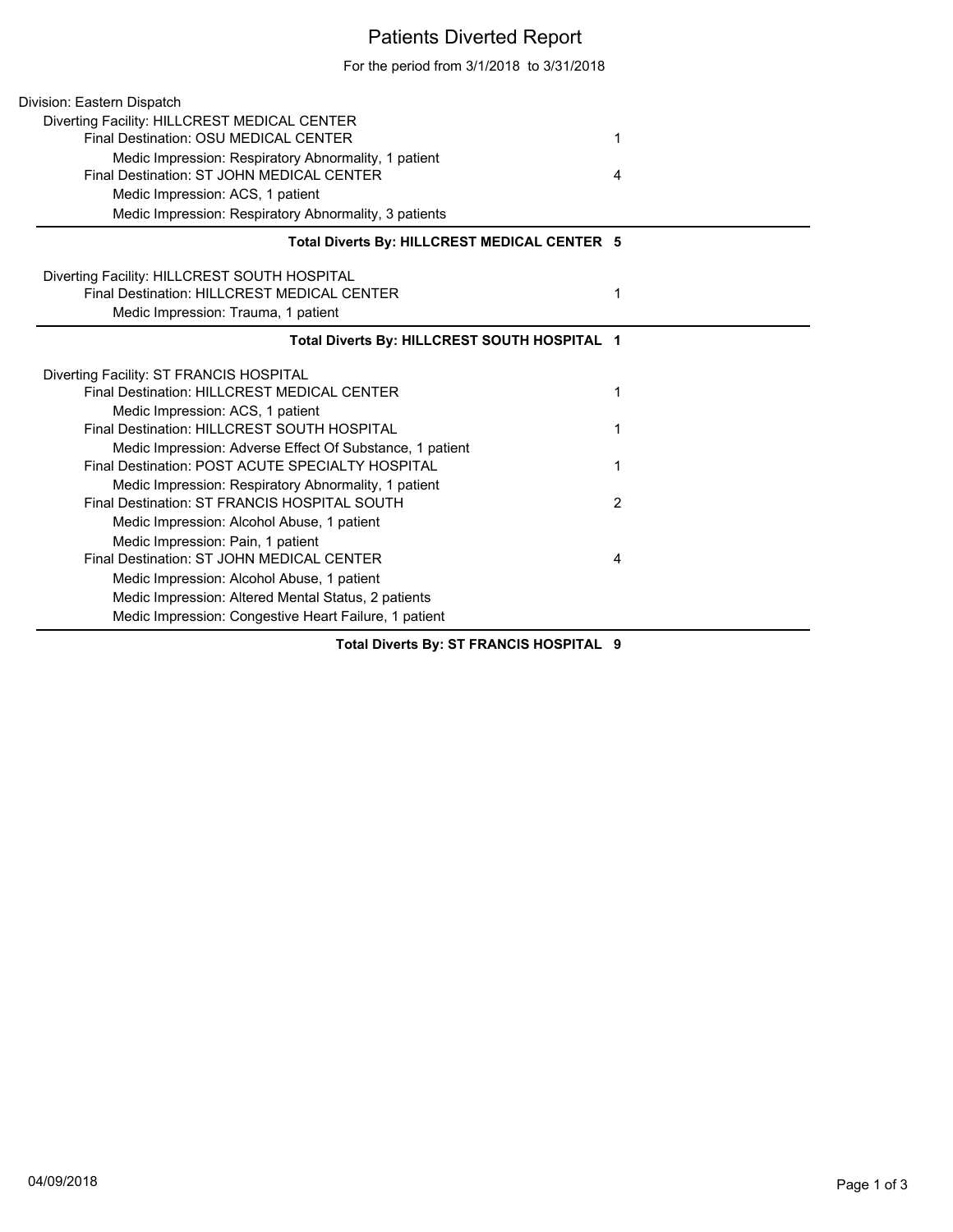| Division: Western Dispatch                                                                            |   |
|-------------------------------------------------------------------------------------------------------|---|
| Diverting Facility: BAPTIST INTEGRIS MEDICAL CENTER<br>Final Destination: ALLIANCE HEALTH - DEACONESS | 1 |
| Medic Impression: ACS, 1 patient<br>Final Destination: BAPTIST INTEGRIS MEDICAL CENTER                |   |
| Medic Impression: Nausea/Vomiting, 1 patient                                                          | 1 |
| Final Destination: ST ANTHONYS HOSPITAL                                                               | 1 |
| Medic Impression: Congestive Heart Failure, 1 patient                                                 |   |
| Total Diverts By: BAPTIST INTEGRIS MEDICAL CENTER 3                                                   |   |
| Diverting Facility: INTEGRIS MEDICAL CENTER - EDMOND                                                  |   |
| Final Destination: MERCY HEALTH CENTER                                                                | 1 |
| Medic Impression: Altered Mental Status, 1 patient                                                    |   |
| Total Diverts By: INTEGRIS MEDICAL CENTER - EDMOND 1                                                  |   |
| Diverting Facility: MERCY HEALTH CENTER                                                               |   |
| Final Destination: BAPTIST INTEGRIS MEDICAL CENTER                                                    | 3 |
| Medic Impression: Altered Mental Status, 1 patient                                                    |   |
| Medic Impression: Bacterial Infection, 1 patient                                                      |   |
| Medic Impression: Trauma, 1 patient                                                                   |   |
| Final Destination: MERCY HEALTH CENTER                                                                | 1 |
| Medic Impression: Fever, 1 patient<br>Final Destination: PRESBYTERIAN TOWER-OU MEDICAL                | 1 |
| Medic Impression: Fracture Closed, 1 patient                                                          |   |
| Total Diverts By: MERCY HEALTH CENTER 5                                                               |   |
| Diverting Facility: NORMAN REGIONAL HEALTHPLEX                                                        |   |
| Final Destination: NORMAN REGIONAL HOSPITAL                                                           | 1 |
| Medic Impression: CVA/TIA, 1 patient                                                                  |   |
| Total Diverts By: NORMAN REGIONAL HEALTHPLEX 1                                                        |   |
|                                                                                                       |   |
|                                                                                                       |   |
| Diverting Facility: OKLAHOMA CITY VA HOSPITAL<br>Final Destination: ALLIANCE HEALTH - MIDWEST         | 1 |
| Medic Impression: Nausea/Vomiting, 1 patient                                                          |   |
| Final Destination: BAPTIST INTEGRIS MEDICAL CENTER                                                    | 3 |
| Medic Impression: ACS, 1 patient                                                                      |   |
| Medic Impression: Cardiac Arrest, 1 patient                                                           |   |
| Medic Impression: Mental Health/Psychatric Illness, 1 patient                                         |   |
| Final Destination: OKLAHOMA CITY VA HOSPITAL                                                          | 1 |
| Medic Impression: Respiratory Abnormality, 1 patient                                                  |   |
| Final Destination: SOUTHWEST INTEGRIS MEDICAL CEN                                                     | 2 |
| Medic Impression: Alcohol Abuse, 1 patient                                                            |   |
| Medic Impression: Hemorrhage, 1 patient<br>Total Diverts By: OKLAHOMA CITY VA HOSPITAL 7              |   |
|                                                                                                       |   |
| Diverting Facility: OKLAHOMA HEART HOSPITAL<br>Final Destination: BAPTIST INTEGRIS MEDICAL CENTER     | 2 |
| Medic Impression: Chest Pain Non-Cardiac, 1 patient                                                   |   |
| Medic Impression: Fever, 1 patient                                                                    |   |
| Total Diverts By: OKLAHOMA HEART HOSPITAL 2                                                           |   |
| Diverting Facility: OKLAHOMA HEART HOSPITAL SOUTH                                                     |   |
| Final Destination: OKLAHOMA HEART HOSPITAL                                                            | 1 |
| Medic Impression: Pain, 1 patient                                                                     |   |
| Final Destination: SOUTHWEST INTEGRIS MEDICAL CEN                                                     | 1 |
| Medic Impression: Chest Pain Non-Cardiac, 1 patient                                                   |   |
| Final Destination: ST ANTHONYS HOSPITAL<br>Medic Impression: Respiratory Abnormality, 1 patient       | 1 |